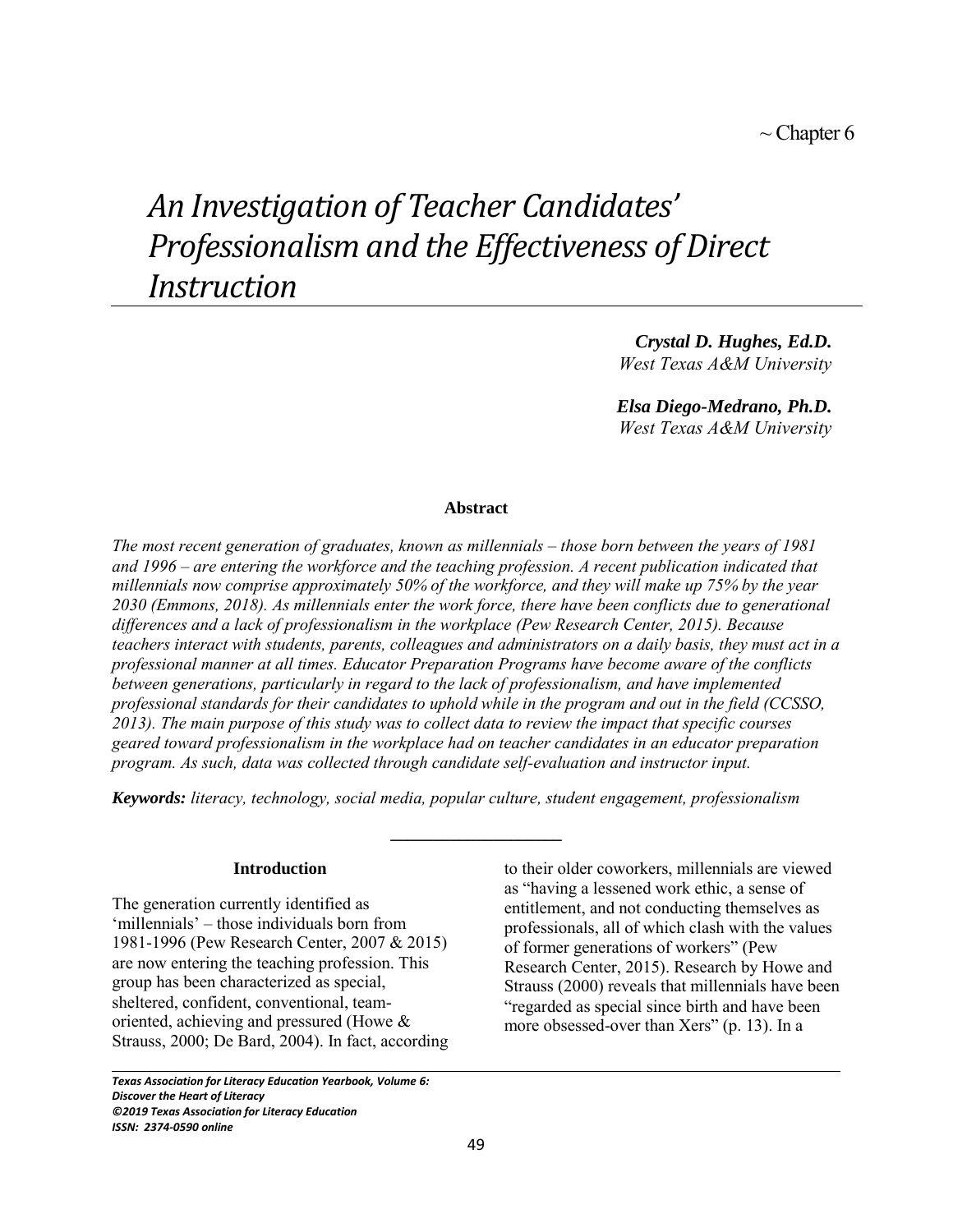presentation by Mosier (2001), the job assets of millennials include the following: prone to collective action, optimistic, a sense of tenacity, heroic spirit, multi-tasking abilities, and technology savvy. However, he also stated that liabilities exist, as well. These liabilities include the need for supervision and structure, inexperience in dealing with people and difficult situations, and an expectation that effort is equated with quality. Many careers have adapted to meet the needs of this generation's cultural traits, but have also found it necessary to take additional measures to specifically teach about professionalism in the work place. The topic of professionalism in the workplace has been at the forefront of discussion in human resource departments across the workplace.

 Students between the ages of 22 to 37 fall into this category known as millennials. This demographic may be currently teaching or entering the field of education. Once in the field, they will affect hundreds of students during their professional career. Because of this, educator preparation programs (EPP's) are responsible for ensuring that teacher candidates are prepared to enter the teaching field with ethical and professional dispositions. In the past, educator preparation programs were primarily responsible for preparing candidates in the areas of content and pedagogy. Due to the increase in social media use of millennials and reports of inappropriate postings or interactions with minors based on the professional code of ethics (TEA, 2016), EPP's have taken additional measures to remedy this type of behavior. Thus, EPP's now also carry the additional responsibility for developing teacher candidates who are professional, ethical and prepared to work with other generations in the workforce (Pew Research Center, 2015).

Teachers in the past were very limited in terms of what was acceptable both in and out of schools (Sadker and Zittleman, 2010). For example, in the 1920's, teachers were not allowed to marry, wear makeup, smoke, or drink. While times have changed significantly, acting in a professional manner is still very important. Texas EPP's are obligated to review,

*Texas Association for Literacy Education Yearbook, Volume 6: Discover the Heart of Literacy ©2019 Texas Association for Literacy Education ISSN: 2374-0590 online*

address, and implement teaching practices regarding professionalism in its courses for candidates when there have been reports of infractions and/or violations of the Texas Code of Ethics, (TEA, 2016). Professionalism becomes of utmost importance when violations include inappropriate relationships between teachers and students, drug distribution, and social media misuse (SBEC, 2015). These infractions have become more prevalent in recent years, partially due to the ongoing growth and popularity of social media (Palfrey & Gasser, 2008). An article by Wise (1989) describes professional teachers as those who are responsible, able to analyze what their students need, provide that help, and know the standards for their profession.

As cited in Tichenor and Tichenor (2004), Wong and Wong expanded on this notion, adding that, "A professional is defined not by the business a person is in but by the way that person does his or her business" (p. 293). The study conducted by Tichenor and Tichenor (2004) found that teachers are able to identify and articulate factors of professionalism, including aspects both in and out of the classroom. The aspect that was mentioned the most by participants in the study was character, and included "one who is resilient and keeps his/her composure at all times and under all circumstances; is caring, nurturing, friendly, patient with all, well-organized, flexible, and remembers that he/she is a role model to students" (p. 92). Additionally, Creasy (2015), noted that although the term "professionalism" is somewhat elusive, universally, professionals should have knowledge of their field and exhibit ethical sound behavior. For teacher candidates, this would include attendance, punctuality, following rules and procedures of the district, and adhering to the ethical codes of the state while on school campuses for field observations.

## **Statement of the Problem**

According to reports from TEA and SBEC, there is a need for teacher candidates to exhibit professionalism in the field of teaching (TEA, 2019). Although some traits of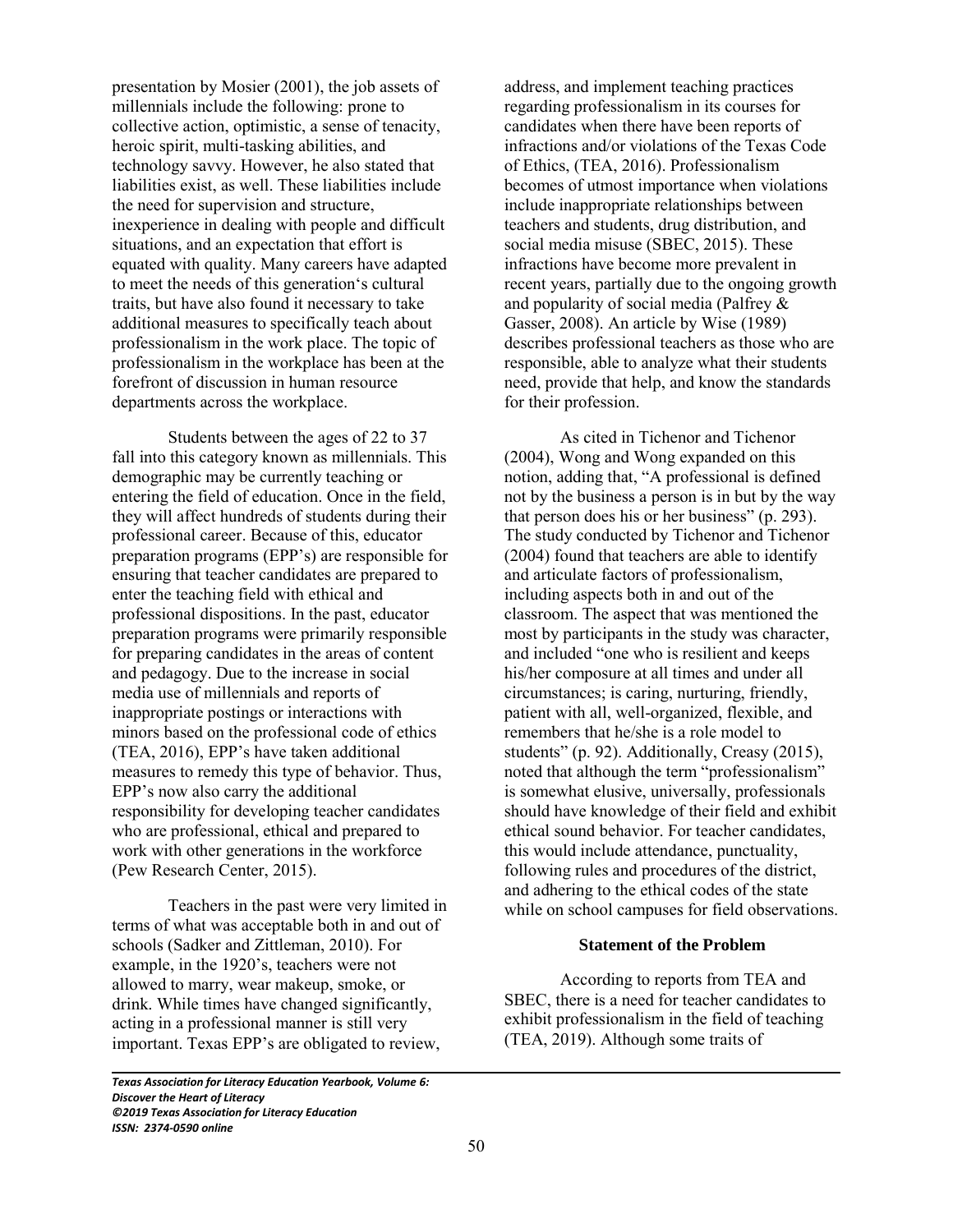professionalism may be inherent for those entering the teaching field, that may not be the case for all candidates. For example, in studies conducted by Elam, Stratton, and Gibson (2007) and Creasy (2015), the researchers found that professionalism should be explicitly taught, modeled, and reinforced for teacher candidates so they can learn how to become effective professionals.

Armed with data from previous studies, researchers set out to determine how the implementation of professional dispositions in an educator preparation program in a rural mid-American setting affected instructor rating and candidate self-evaluations of professional preparedness. The implementation of the professional dispositions included modeling strategies aimed at teaching the dispositions explicitly. The researcher also provided opportunities for field-based learning, visits from area principals, lectures from other individuals in the field of education, and mock interviews. The Career Services Office also provided their expertise to teach "the soft skills" such as communication, time management, preparedness, and a sense of strong work ethic that professionals require. These additional opportunities and trainings provided quality programs that focused on the following dispositions: demonstrating an expectation that all students can learn displaying sensitivity to students' needs, working with colleagues to advance learning, modeling poise, maturity, and sound judgement, and engaging in continuous self-evaluation and improvement.

## **Expected Findings:**

The researchers believed the additional opportunities, trainings from career services, and advice from experts in the education field would make a significant impact on the ethical and professional dispositions for participants at the end of the study. The researchers sought to investigate the impact that direct instruction of the college of education's ethical and professional dispositions would have on teacher candidate's knowledge of professionalism, the difference between pre and post candidate selfevaluation form results after instruction, and if there would be a notable increase of candidate awareness for the need to become critically reflective of their actions regarding professionalism, and finally if candidates would have knowledge of how to model poise, maturity, and sound judgement with peers, clinical instructors, cooperating teachers and relevant stakeholders at the end of the course based upon qualitative data.

## **Methodology**

# **Participants**

Convenience sampling was utilized to select participants and included students who were enrolled in an educational psychology course. The course requirements included opportunities for field-based learning, visits from guest lecturers, explicit modeling and teaching of the dispositions, and mock. One of the researchers for this study was the instructor for the course and read the consent form to all students. Students were aware that not participating in the study was optional and would not affect their grade. Data for this study was collected only from participants with a signed consent form.

## **Procedures**

At the beginning of the semester, all students in the course were required to complete a selfevaluation form (See Appendix A) that rated their knowledge and self-perceived competence in each of the professional dispositions. The self-evaluation form was a course assignment, but only students with signed consent forms had their self-evaluations analyzed for this study. The instructor also began a file for each student who agreed to become a participant for this study with the purpose of tracking the development and growth for each student, and compiling information regarding the level of new knowledge gained for each student in the study. This information was used as qualitative documentation to support the anticipated growth in professionalism over the course of the semester.

*Texas Association for Literacy Education Yearbook, Volume 6: Discover the Heart of Literacy ©2019 Texas Association for Literacy Education ISSN: 2374-0590 online*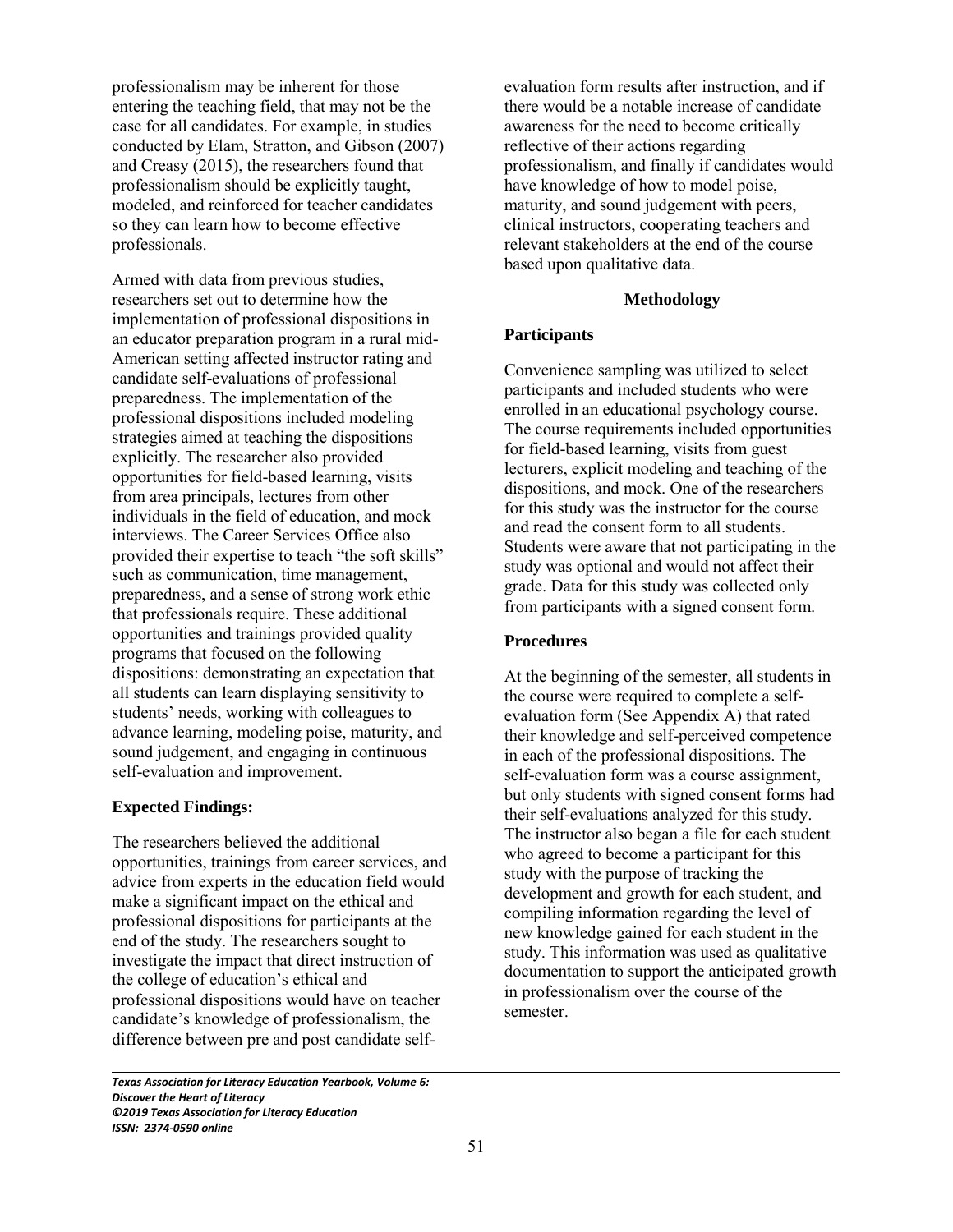During the semester, the instructor introduced and purposefully and explicitly taught each disposition. This was a change from previous semesters since the dispositions were new to the EPP and newly introduced within the past year. Course requirements provided candidates with opportunities for students to visit area schools after the instructor explicitly reviewed the dispositions to cover professionalism before candidates entered classrooms. Reflecting on the classroom experiences allowed the instructor to pinpoint positive and negative behaviors and offer immediate feedback. Specifically, this included discussions on punctuality and attendance, interactions with teachers and students, and professional dress. This enabled students to practice and understand the implications of professionalism in the field. The researchers also scheduled a variety of guest speakers who could provide additional knowledge for professionalism in the workplace. These speakers included directors of local non-profits, business professionals, area veteran teachers, former public school administrators, and the Career Services Office who provided their own interpretation and information about professionalism and discussed their expectations for professional and ethical behavior for the field of education. This allowed the candidates the opportunity to ask questions they may have had about entering the teaching profession and allowed them to add new understanding to their own current knowledge of professionalism. Lastly, mock interviews were scheduled for all students before the end of the course. This allowed students to gain a better perspective of what to expect in an interview and how to put into practice what they learned in the course regarding professionalism. This experience provided the candidates the opportunity to dress professionally and communicate effectively in a professional manner.

The researchers kept documentation throughout the course of the semester, including samples of work from candidates with a signed consent. At the conclusion of the course, candidates were assigned a final self-evaluation, noting where

changes occurred in their thinking from the beginning of the semester and their thoughts about the implications of understanding the professional dispositions and the reason for implementation of them as they strived to become professionals in the field of education (Elam, Stratton, & Gibson, 2007). Additionally, the instructor completed a rating of each participants' knowledge and competence for each disposition by analyzing pre- and postcandidate self-evaluations and instructor documentation, including samples of assignments and instructor notes of each participant's progress.

## **Findings and Discussion**

At the end of the course, the researchers analyzed the candidates' pre and post selfevaluations and the instructor evaluations, which included notes from the instructor's perspective on each disposition. The researchers utilized axial coding, a qualitative method of line by line coding to determine patterns. The analysis yielded several interesting findings. Many of the findings supported the researchers' predetermined hypotheses, yet some new findings emerged that will lead to changes in the course and will warrant further research. The following six themes emerged from this study:

- 1. Pre-evaluations revealed that participants had a very limited understanding of what poise, maturity, and sound judgement meant at the beginning of the course.
- 2. Direct instruction of the dispositions increased candidates' knowledge of professionalism from generic to specific
- 3. Candidates reported an overall growth of knowledge and understanding of the dispositions at the end of the course
- 4. Candidates' knowledge of moral and ethical standards and the consequences for violations of ethical conduct increased
- 5. Candidates' awareness of the need for continuous self-reflection of what professionalism means had increased over the course of the semester.

*Texas Association for Literacy Education Yearbook, Volume 6: Discover the Heart of Literacy ©2019 Texas Association for Literacy Education ISSN: 2374-0590 online*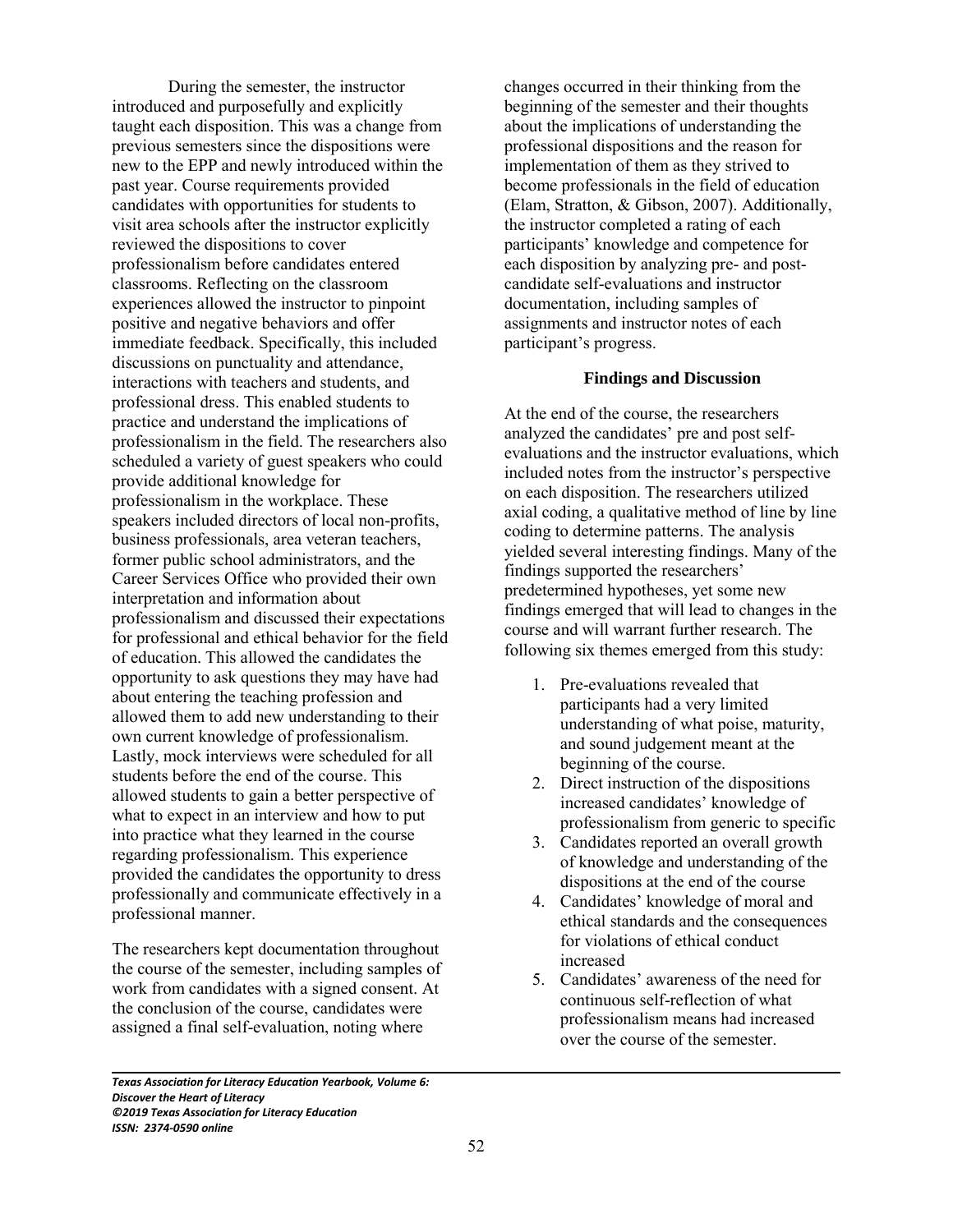Post-evaluations indicated the candidates' knowledge had increased based on analyses of the qualitative data from pre- and postcandidate self-evaluations, but there was a significant need indicated by candidates that more field experiences should be required to gain the needed confidence for professionalism in this area. It is important to add that while the candidates' moral and ethical knowledge increased with direct instruction, this knowledge did not increase substantially, and participants gave literal-level responses, simply "regurgitating" the rules and the consequences for violations. Although this is a good start, aspiring educators need to know more than the rules and consequences for inappropriate ethical behavior. Additionally, the researchers noted through discussions in class, that students were not able to articulate the reasoning behind the rules. The researchers found that learning was at a very literal level based on the post-evaluation self-reports by participants.

There are many possible reasons for these findings, including the possibility that the questions asked in the self-evaluation form completed by each participant may not have adequately addressed the actual knowledge of each participant based upon how the questions were worded on the self-evaluation form. The researchers also concluded that because fieldbased experiences were minimal, participants might not have been given enough time to put theory into practice. These findings have evidenced the need for an additional observation requirement of ten hours for this course in the future.

Further research is needed to determine if an increased amount of time in schools will

contribute to candidate development of the skills and confidence needed to understand the importance of not only the candidate ethical and professional dispositions, but also ultimately the need for professionalism as they enter the teaching profession. Additionally, further research is recommended to discover the best methods for teaching the theory of professionalism in an EPP classroom prior to participating in classroom experiences. Direct instruction was effective to a degree, but more in-depth coverage, along with the practical application of additional field experiences may be needed to fully develop professionalism in future teachers.

#### **Conclusion**

The American workforce has changed significantly within the past twenty years (Pew Research Center, 2016). What traditionally was unprofessional in past generations in the workplace has now become more acceptable due to the mindset of younger professionals entering the work force. With this change, most companies and corporations have adjusted. However, teaching is a field in which young minds are molded and students require role models that exhibit strong moral and ethical characteristics and conduct. Although the norm for morals and ethics can be different for each individual, there are certain standards that all educators must adhere to and abide by (SBEC, 2015). The new challenge for EPP's and faculty has shifted from teaching content and pedagogy to ensuring all candidates understand what professionalism entails. Teachers should hold themselves to the upmost moral and ethical standards and conduct themselves appropriately at all times.